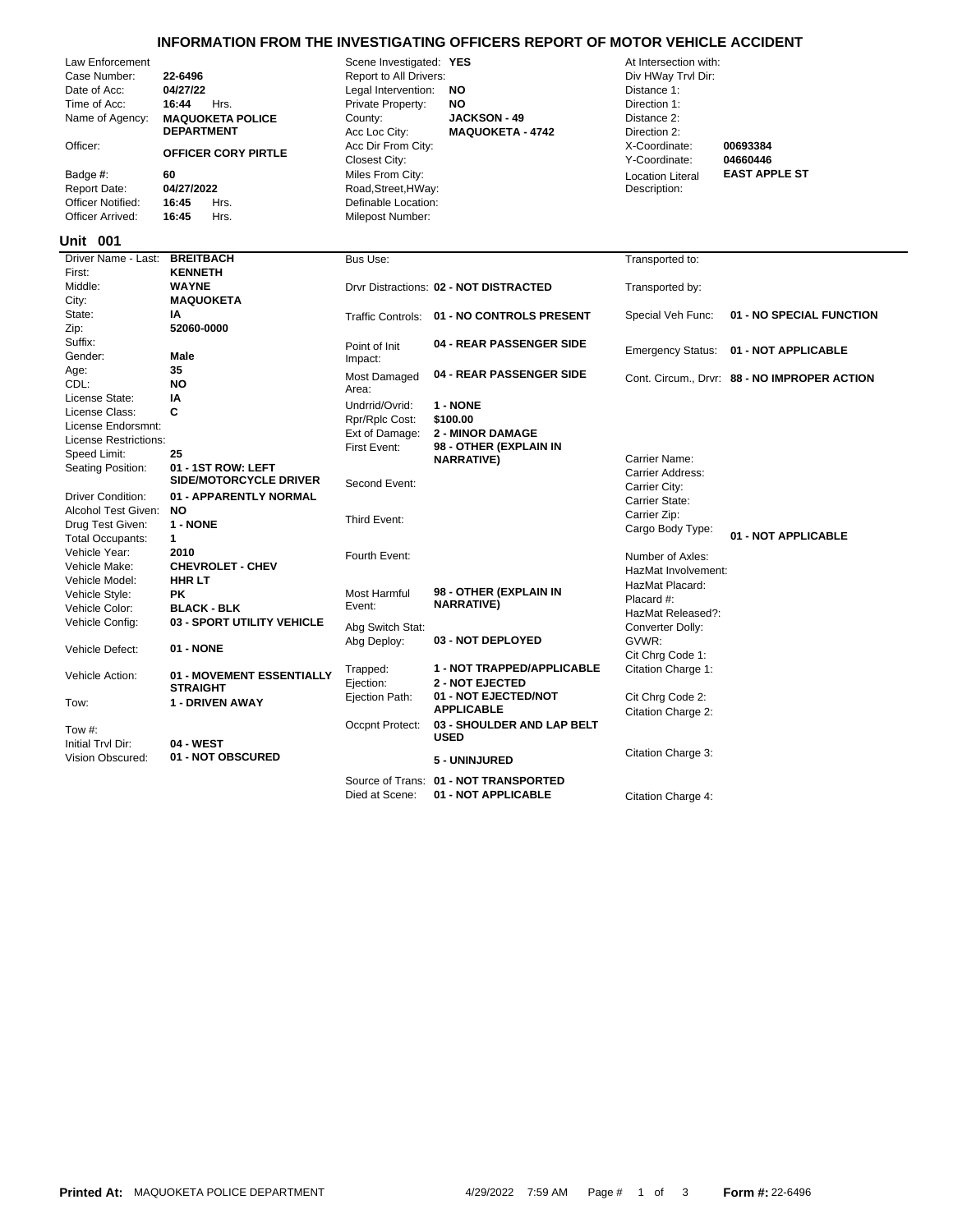## **002 Unit**

| אט וווי                  |                             |                     |                                                |                          |                                             |
|--------------------------|-----------------------------|---------------------|------------------------------------------------|--------------------------|---------------------------------------------|
| Driver Name - Last:      | <b>SANGER</b>               | <b>Bus Use:</b>     |                                                | Transported to:          |                                             |
| First:                   | <b>BRENDA</b>               |                     |                                                |                          |                                             |
| Middle:                  | LU                          |                     | Drvr Distractions: 16 - LOOKED BUT DID NOT SEE | Transported by:          |                                             |
| City:                    | <b>MAQUOKETA</b>            |                     |                                                |                          |                                             |
| State:                   | IA                          |                     | Traffic Controls: 01 - NO CONTROLS PRESENT     | Special Veh Func:        | 01 - NO SPECIAL FUNCTION                    |
| Zip:                     | 52060-0000                  |                     |                                                |                          |                                             |
| Suffix:                  |                             | Point of Init       | 05 - REAR PASSENGER SIDE                       |                          | 01 - NOT APPLICABLE                         |
| Gender:                  | Female                      | Impact:             | <b>CORNER</b>                                  | <b>Emergency Status:</b> |                                             |
| Age:                     | 60                          | Most Damaged        | 05 - REAR PASSENGER SIDE                       |                          | Cont. Circum., Drvr: 98 - OTHER (EXPLAIN IN |
| CDL:                     | <b>NO</b>                   | Area:               | <b>CORNER</b>                                  |                          | <b>NARRATIVE)</b>                           |
| License State:           | ΙA                          | Undrrid/Ovrid:      | 1 - NONE                                       |                          |                                             |
| License Class:           | C                           | Rpr/Rplc Cost:      | \$100.00                                       |                          |                                             |
| License Endorsmnt:       |                             | Ext of Damage:      | <b>2 - MINOR DAMAGE</b>                        |                          |                                             |
| License Restrictions: B  |                             | First Event:        | 98 - OTHER (EXPLAIN IN                         |                          |                                             |
| Speed Limit:             | 25                          |                     | <b>NARRATIVE)</b>                              | Carrier Name:            |                                             |
| Seating Position:        | 01 - 1ST ROW: LEFT          |                     |                                                | Carrier Address:         |                                             |
|                          | SIDE/MOTORCYCLE DRIVER      | Second Event:       |                                                | Carrier City:            |                                             |
| <b>Driver Condition:</b> | 01 - APPARENTLY NORMAL      |                     |                                                | Carrier State:           |                                             |
| Alcohol Test Given:      | <b>NO</b>                   |                     |                                                | Carrier Zip:             |                                             |
| Drug Test Given:         | 1 - NONE                    | Third Event:        |                                                | Cargo Body Type:         |                                             |
| <b>Total Occupants:</b>  | $\mathbf{1}$                |                     |                                                |                          | 01 - NOT APPLICABLE                         |
| Vehicle Year:            | 1997                        | Fourth Event:       |                                                | Number of Axles:         |                                             |
| Vehicle Make:            | <b>GENERAL MOTORS - GMC</b> |                     |                                                | HazMat Involvement:      |                                             |
| Vehicle Model:           | SIERRA C1500                |                     |                                                | HazMat Placard:          |                                             |
| Vehicle Style:           | LL                          | <b>Most Harmful</b> | 98 - OTHER (EXPLAIN IN                         | Placard #:               |                                             |
| Vehicle Color:           | <b>GREEN - GRN</b>          | Event:              | <b>NARRATIVE)</b>                              | HazMat Released?:        |                                             |
| Vehicle Config:          | 02 - FOUR-TIRE TRUCK (PICK- | Abg Switch Stat:    |                                                | Converter Dolly:         |                                             |
|                          | UP)                         | Abg Deploy:         | 03 - NOT DEPLOYED                              | GVWR:                    |                                             |
| Vehicle Defect:          | 01 - NONE                   |                     |                                                | Cit Chrq Code 1:         |                                             |
|                          |                             | Trapped:            | 1 - NOT TRAPPED/APPLICABLE                     | Citation Charge 1:       |                                             |
| Vehicle Action:          | 01 - MOVEMENT ESSENTIALLY   | Ejection:           | <b>2 - NOT EJECTED</b>                         |                          |                                             |
|                          | <b>STRAIGHT</b>             | Ejection Path:      | 01 - NOT EJECTED/NOT                           | Cit Chrg Code 2:         |                                             |
| Tow:                     | <b>1 - DRIVEN AWAY</b>      |                     | <b>APPLICABLE</b>                              | Citation Charge 2:       |                                             |
|                          |                             | Occpnt Protect:     | 03 - SHOULDER AND LAP BELT                     |                          |                                             |
| Tow $#$ :                |                             |                     | <b>USED</b>                                    |                          |                                             |
| Initial Trvl Dir:        | 03 - SOUTH                  |                     |                                                | Citation Charge 3:       |                                             |
| <b>Vision Obscured:</b>  | 01 - NOT OBSCURED           |                     | 5 - UNINJURED                                  |                          |                                             |
|                          |                             | Source of Trans:    | 01 - NOT TRANSPORTED                           |                          |                                             |
|                          |                             | Died at Scene:      | 01 - NOT APPLICABLE                            | Citation Charge 4:       |                                             |
|                          |                             |                     |                                                |                          |                                             |

## **Accident Environment**

| First Harmful Event Loc:   | 98 - OTHER (EXPLAIN IN NARRATIVE) | <b>Roadway Characteristics</b> |                                      |
|----------------------------|-----------------------------------|--------------------------------|--------------------------------------|
| Manner of Crash/Collision: | 09 - REAR TO SIDE                 | Environment:                   | 01 - NONE APPARENT                   |
| Light Conditions:          | <b>1 - DAYLIGHT</b>               | Roadway:                       | 98 - OTHER (EXPLAIN IN NARRATIVE)    |
| <b>Weather Conditions:</b> | 02 - CLOUDY                       |                                |                                      |
|                            |                                   | Type of Road Junc/Feat:        | 01 - NON-JUNCTION/NO SPECIAL FEATURE |
| Surface Conditions:        | $01 - DRY$                        |                                |                                      |
|                            |                                   | FRA No.:                       |                                      |
|                            |                                   | Horizontal Alignment:          |                                      |
| Workzone Related:          | <b>NO</b>                         | <b>Vertical Alignment:</b>     |                                      |
| Activity:                  |                                   |                                |                                      |
| Location:                  |                                   |                                |                                      |
| Type:                      |                                   | First Harmful Evt of Crash:    | 98 - OTHER (EXPLAIN IN NARRATIVE)    |
| <b>Workers Present:</b>    |                                   |                                |                                      |
|                            |                                   |                                |                                      |
| <b>Narrative</b>           |                                   |                                |                                      |

Unit 1 was heading West on East Apple St. Unit 2 was backing out of their driveway. Unit 2 looked but did not see unit 1 due to parked vehicles on the roadside. Unit 2 struck unit 1 in<br>the back right side panel. Both vehic